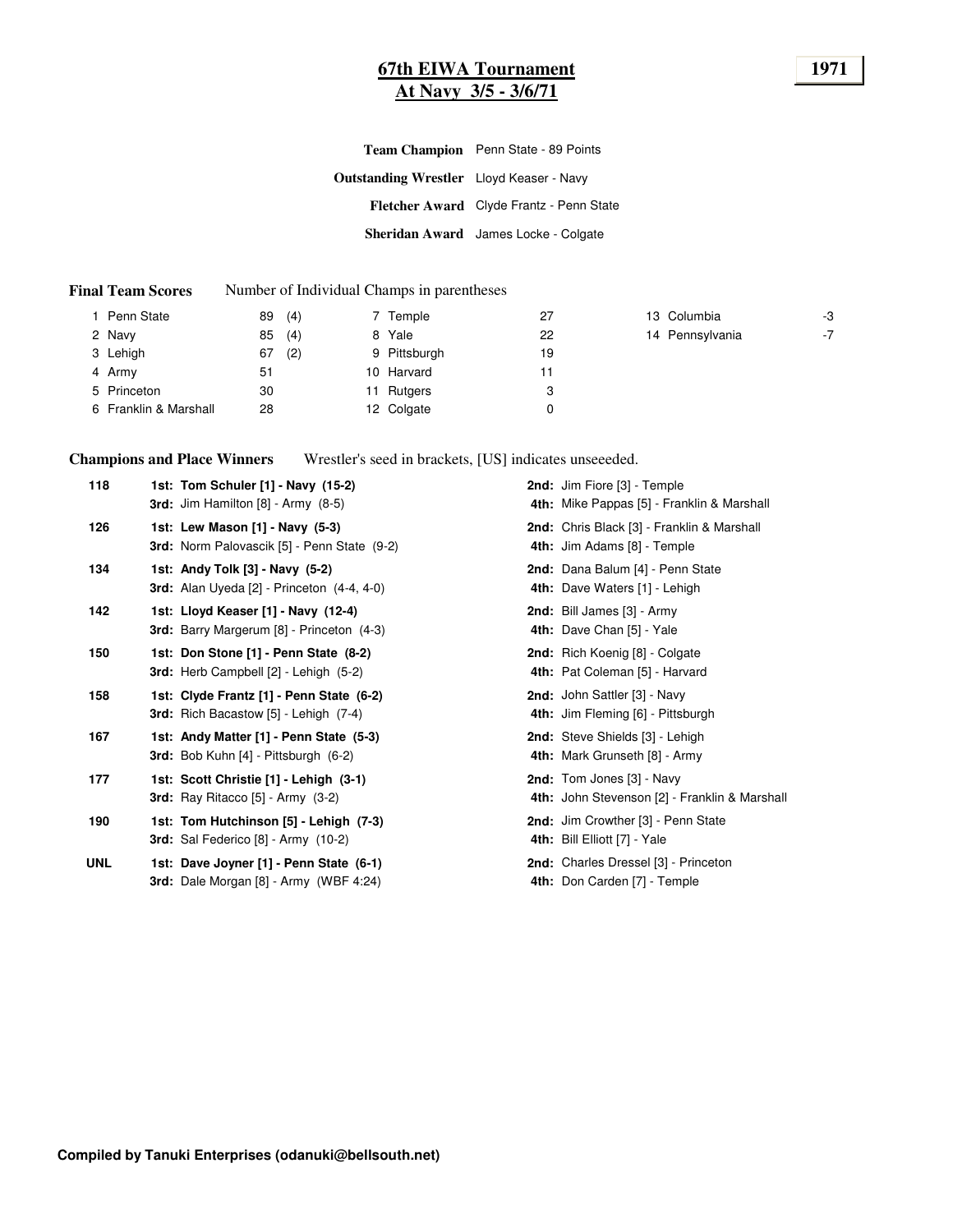### **3/5/1971 and 3/6/1971 at Navy 1971 EIWA Championship Page 1 of 10**

| Tom Schuler, Navy [1]                |                       |                            |                               |
|--------------------------------------|-----------------------|----------------------------|-------------------------------|
| Joe Galeski, Harvard                 | Tom Schuler Fall 2:27 |                            |                               |
| Bye                                  |                       | Tom Schuler 15-3           |                               |
| Mike Pappas, Franklin & Marshall [5] | Mike Pappas           |                            |                               |
| Al Cox, Pittsburgh [7]               |                       |                            | Tom Schuler 6-0               |
| Perry Esterson, Pennsylvania         | Al Cox 16-4           |                            |                               |
| John Hecker, Colgate                 |                       | Randy Biggs 14-4           |                               |
| Randy Biggs, Lehigh [4]              | Randy Biggs 10-0      |                            |                               |
| Lee Klepper, Princeton [2]           |                       |                            | Tom Schuler 15-2              |
| Drake Lamen, Yale                    | Lee Klepper 4-1       |                            |                               |
| Bye                                  |                       | Lee Klepper 12-6           |                               |
| Spencer Bauer, Penn State [6]        | Spencer Bauer         |                            |                               |
| Jim Hamilton, Army [8]               |                       |                            | Jim Fiore 9-2                 |
| Bye                                  | Jim Hamilton          |                            |                               |
| Tom DiGanci, Rutgers                 |                       | Jim Fiore 22-10            |                               |
| Jim Fiore, Temple [3]                | Jim Fiore 9-6         |                            |                               |
|                                      |                       | <b>Consolation Bracket</b> |                               |
|                                      |                       |                            |                               |
|                                      |                       |                            |                               |
|                                      | Joe Galeski           |                            |                               |
|                                      |                       | Mike Pappas Fall 3:09      |                               |
|                                      |                       |                            | Mike Pappas 8-4               |
|                                      |                       | Randy Biggs                |                               |
|                                      | Mike Pappas           |                            |                               |
|                                      |                       |                            | Third Place: Jim Hamilton 8-5 |
|                                      |                       |                            |                               |
|                                      |                       |                            |                               |
|                                      | Tom DiGanci           |                            |                               |
|                                      |                       | Jim Hamilton 5-1           |                               |
|                                      |                       |                            | Jim Hamilton 5-2              |
|                                      |                       | Lee Klepper                |                               |
|                                      | Jim Hamilton          |                            |                               |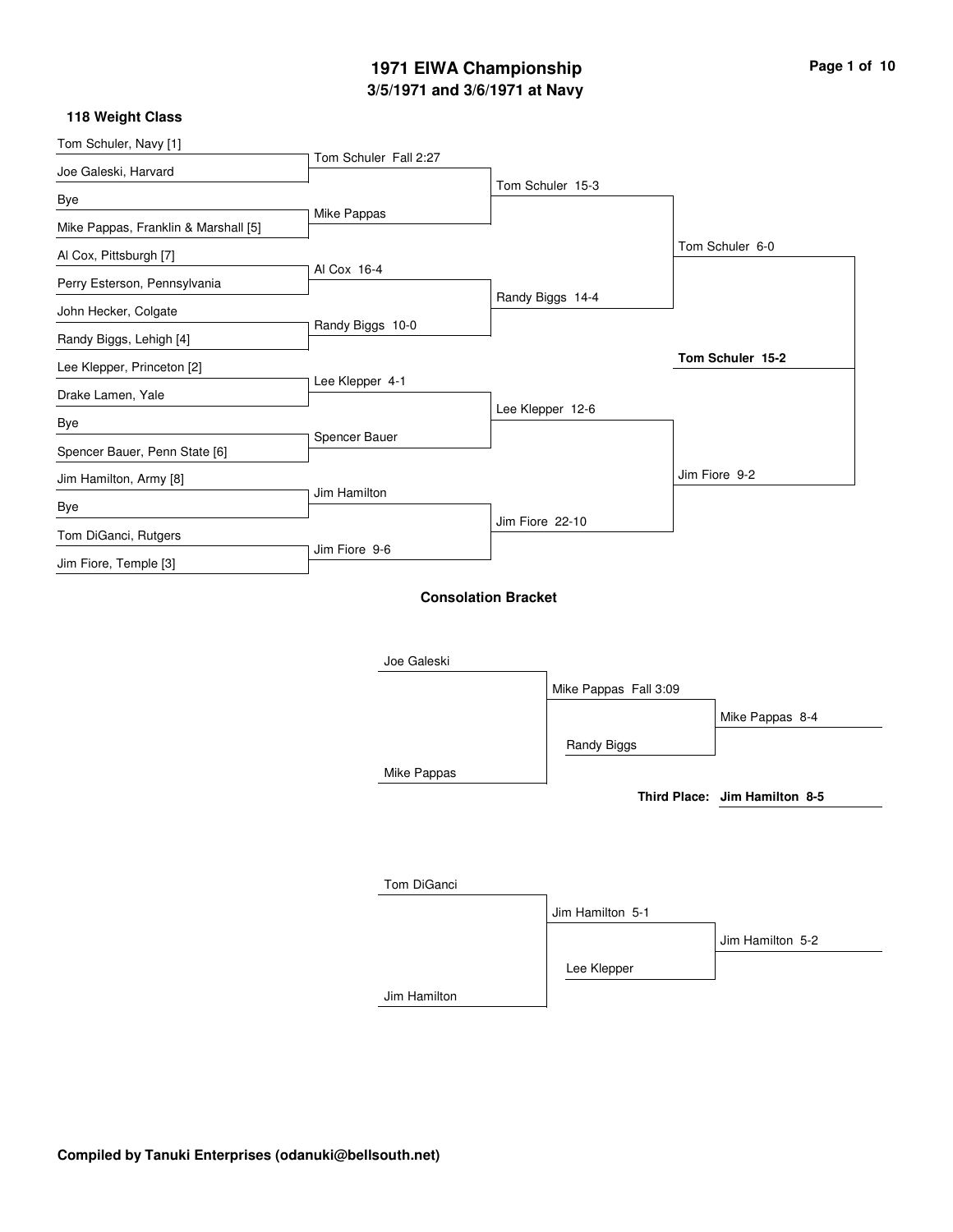### **3/5/1971 and 3/6/1971 at Navy 1971 EIWA Championship Page 2 of 10**

| Lew Mason, Navy [1]                  |                        |                            |                           |                                  |
|--------------------------------------|------------------------|----------------------------|---------------------------|----------------------------------|
| Tim Breen, Pennsylvania              | Lew Mason Fall 2:55    |                            |                           |                                  |
| Jim McArdle, Army                    |                        |                            | Lew Mason Fall 6:27       |                                  |
| Norm Palovascik, Penn State [5]      | Norm Palovascik 6-4    |                            |                           |                                  |
|                                      |                        |                            |                           | Lew Mason 8-4                    |
| Gary McClure, Pittsburgh [7]         | Gary McClure Fall 4:04 |                            |                           |                                  |
| Steve Monsulick, Harvard             |                        |                            | Greg Surenian 7-2         |                                  |
| Bye                                  |                        |                            |                           |                                  |
| Greg Surenian, Lehigh [4]            | Greg Surenian          |                            |                           |                                  |
| Steve Garner, Princeton [2]          |                        |                            |                           | Lew Mason 5-3                    |
|                                      | Steve Garner 8-1       |                            |                           |                                  |
| Lou Barnett, Rutgers                 |                        |                            | Frank Krejci 7-6          |                                  |
| Capone, Colgate                      | Frank Krejci Fall 0:52 |                            |                           |                                  |
| Frank Krejci, Yale [6]               |                        |                            |                           |                                  |
| Jim Adams, Temple [8]                |                        |                            |                           | Chris Black 12-3                 |
| Bye                                  | Jim Adams              |                            |                           |                                  |
| Pat Lynch, Columbia                  |                        |                            | Chris Black 12-7          |                                  |
|                                      | Chris Black Fall 3:17  |                            |                           |                                  |
| Chris Black, Franklin & Marshall [3] |                        |                            |                           |                                  |
|                                      |                        | <b>Consolation Bracket</b> |                           |                                  |
|                                      |                        |                            |                           |                                  |
|                                      |                        |                            |                           |                                  |
|                                      | Tim Breen              |                            |                           |                                  |
|                                      |                        |                            | Norm Palovascik Fall 3:03 |                                  |
|                                      |                        |                            |                           | Norm Palovascik 6-1              |
|                                      |                        |                            |                           |                                  |
|                                      |                        |                            | Greg Surenian             |                                  |
|                                      | Norm Palovascik        |                            |                           |                                  |
|                                      |                        |                            |                           | Third Place: Norm Palovascik 9-2 |

| Pat Lynch |                     |               |
|-----------|---------------------|---------------|
|           | Jim Adams Fall 3:49 |               |
|           |                     | Jim Adams 6-3 |
|           | Frank Krejci        |               |
| Jim Adams |                     |               |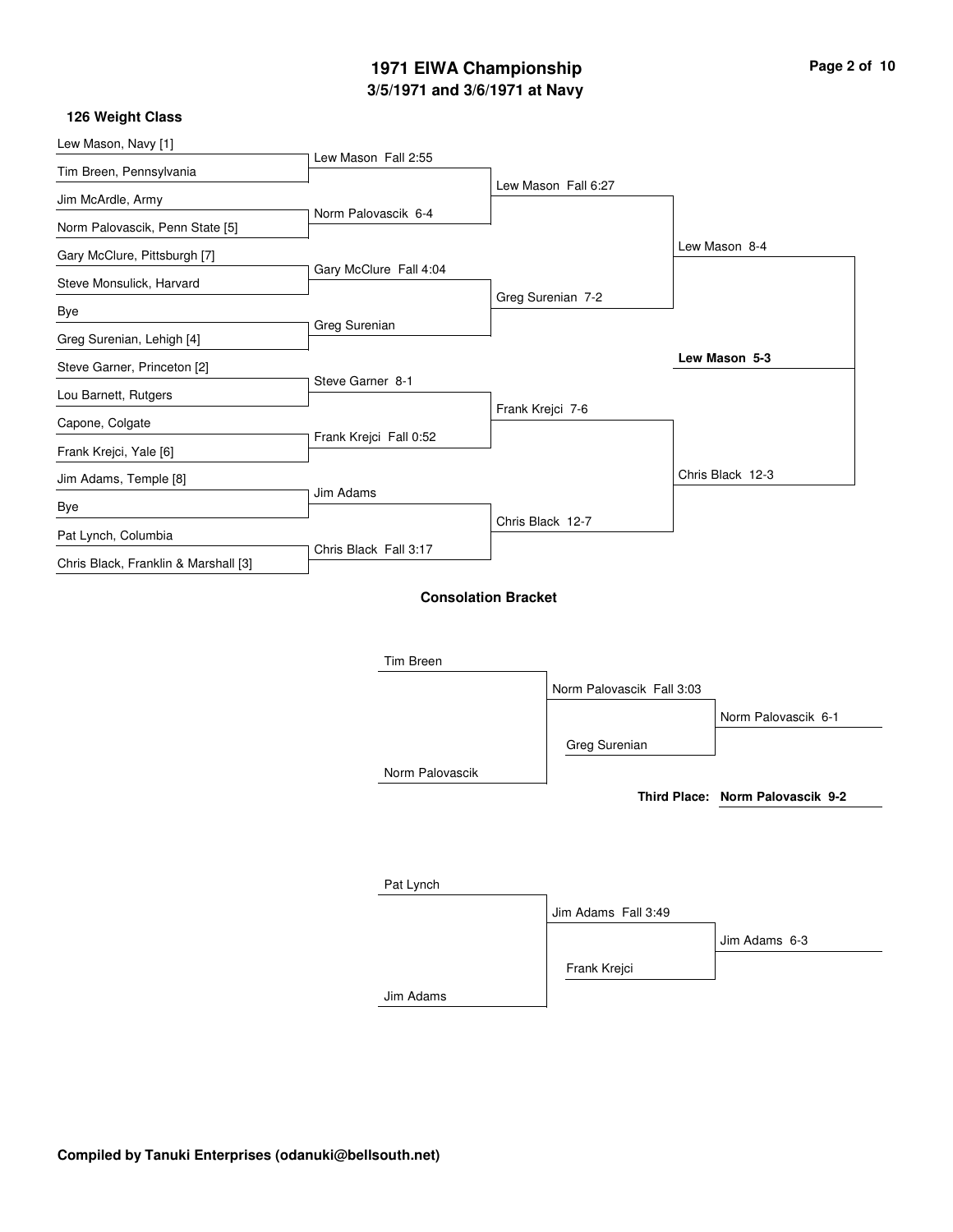### **3/5/1971 and 3/6/1971 at Navy 1971 EIWA Championship Page 3 of 10**

 $\overline{\phantom{0}}$ 

| Dave Waters, Lehigh [1]         | Dave Waters 7-3         |                            |                  |                                  |
|---------------------------------|-------------------------|----------------------------|------------------|----------------------------------|
| Mike McNulty, Army              |                         |                            |                  |                                  |
| Bob Szanyi, Franklin & Marshall |                         | Dave Waters 5-3            |                  |                                  |
| Dave Wylie, Pittsburgh [5]      | Dave Wylie 6-0          |                            |                  |                                  |
| Glenn Dunham, Temple [7]        |                         |                            |                  | Dana Balum 10-2                  |
| Bye                             | Glenn Dunham            |                            |                  |                                  |
| Nate Granger, Rutgers           |                         | Dana Balum 5-2             |                  |                                  |
| Dana Balum, Penn State [4]      | Dana Balum Fall 7:27    |                            |                  |                                  |
| Alan Uyeda, Princeton [2]       |                         |                            |                  | Andy Tolk 5-2                    |
| Bye                             | Alan Uyeda              |                            |                  |                                  |
| Josh Henson, Harvard            |                         | Alan Uyeda 7-3             |                  |                                  |
| Jeff Badini, Columbia [6]       | Jeff Badini 11-4        |                            |                  |                                  |
| Len Pruzansky, Pennsylvania [8] |                         |                            |                  | Andy Tolk 9-3                    |
| Raymar, Yale                    | Len Pruzansky Fall 2:43 |                            |                  |                                  |
| Bye                             |                         | Andy Tolk 12-3             |                  |                                  |
| Andy Tolk, Navy [3]             | Andy Tolk               |                            |                  |                                  |
|                                 | Glenn Dunham            | <b>Consolation Bracket</b> |                  |                                  |
|                                 |                         |                            | Glenn Dunham 4-1 | Dave Waters 5-4                  |
|                                 |                         |                            | Dave Waters      |                                  |
|                                 | Nate Granger            |                            |                  |                                  |
|                                 |                         |                            |                  | Third Place: Alan Uyeda 4-4, 4-0 |
|                                 |                         |                            | Len Pruzansky    | Alan Uyeda 11-9                  |
|                                 |                         |                            | Alan Uyeda       |                                  |
|                                 | Len Pruzansky           |                            |                  |                                  |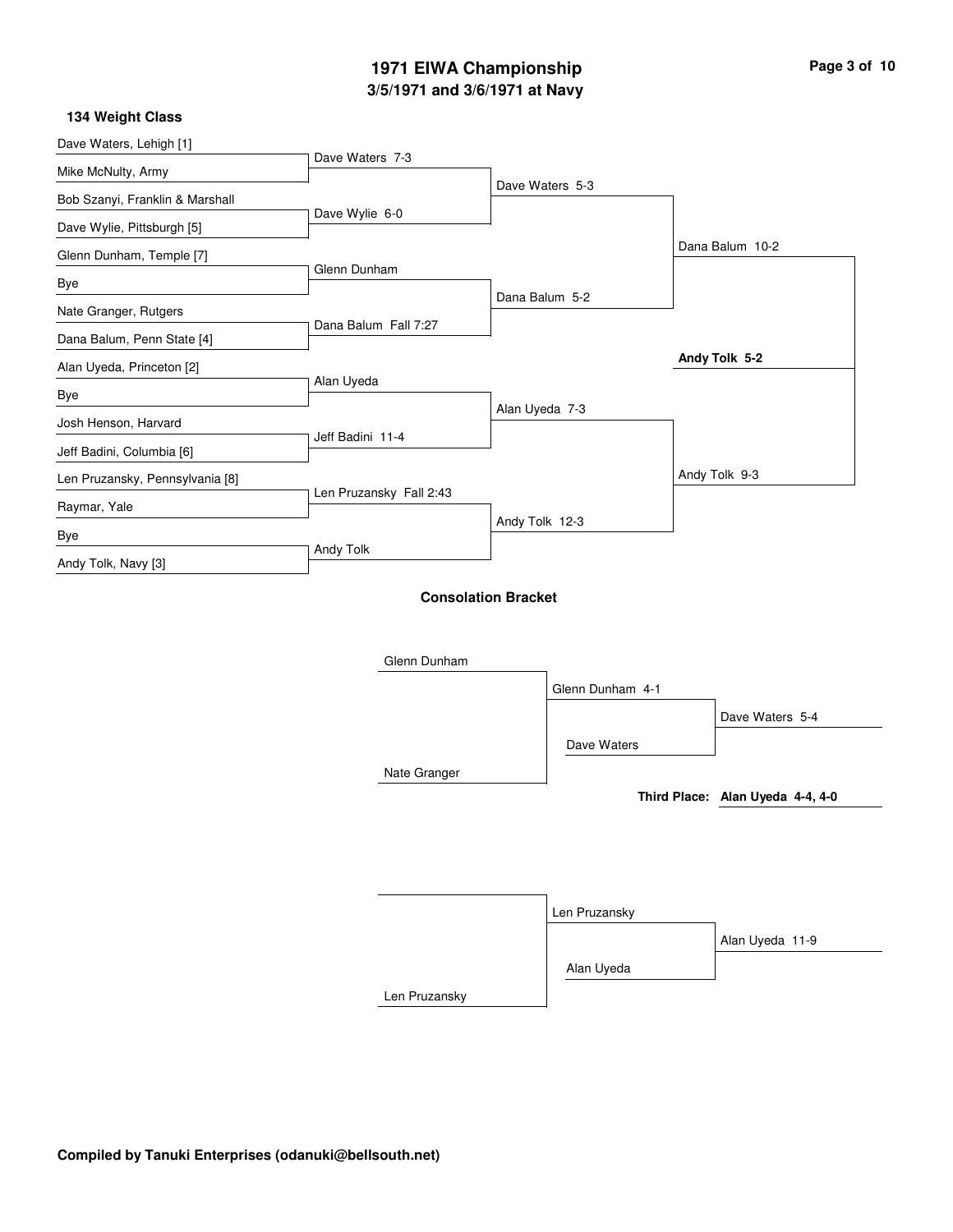### **3/5/1971 and 3/6/1971 at Navy 1971 EIWA Championship Page 4 of 10**

i.

| Lloyd Keaser, Navy [1]             | Lloyd Keaser Fall 1:51   |                            |                        |                                 |
|------------------------------------|--------------------------|----------------------------|------------------------|---------------------------------|
| Jack Scharff, Lehigh               |                          |                            |                        |                                 |
| Miklowcic, Rutgers                 |                          |                            | Lloyd Keaser Fall 5:55 |                                 |
| Dave Chan, Yale [5]                | Dave Chan Fall 7:34      |                            |                        |                                 |
| Bye                                |                          |                            |                        | Lloyd Keaser 5-3                |
| Gerry Kahrilas, Harvard [8]        | Gerry Kahrilas           |                            |                        |                                 |
| Nate Resnick, Pennsylvania         |                          |                            | Barry Snyder 12-2      |                                 |
| Barry Snyder, Penn State [4]       | Barry Snyder 9-7         |                            |                        |                                 |
| Andy Noel, Franklin & Marshall [2] |                          |                            |                        | Lloyd Keaser 12-4               |
| Colin Petz, Columbia               | Andy Noel Fall 4:07      |                            |                        |                                 |
| John Buzzatto, Pittsburgh          |                          | Andy Noel 8-2              |                        |                                 |
| Bye                                | John Buzzatto            |                            |                        |                                 |
| Barry Margerum, Princeton [8]      |                          |                            |                        | Bill James Fall 7:09            |
| Dave Ference, Temple               | Barry Margerum Fall 4:30 |                            |                        |                                 |
| Bye                                |                          | Bill James 9-2             |                        |                                 |
| Bill James, Army [3]               | <b>Bill James</b>        |                            |                        |                                 |
|                                    | Jack Scharff             | <b>Consolation Bracket</b> | Dave Chan 11-1         |                                 |
|                                    |                          |                            |                        | Dave Chan 5-2                   |
|                                    |                          |                            | <b>Barry Snyder</b>    |                                 |
|                                    | Dave Chan                |                            |                        |                                 |
|                                    |                          |                            |                        | Third Place: Barry Margerum 4-3 |
|                                    |                          |                            |                        |                                 |
|                                    |                          |                            |                        |                                 |
|                                    |                          |                            |                        |                                 |
|                                    |                          |                            | Barry Margerum         |                                 |
|                                    |                          |                            |                        |                                 |
|                                    |                          |                            |                        | Barry Margerum 10-3             |
|                                    |                          |                            | Andy Noel              |                                 |
|                                    | Barry Margerum           |                            |                        |                                 |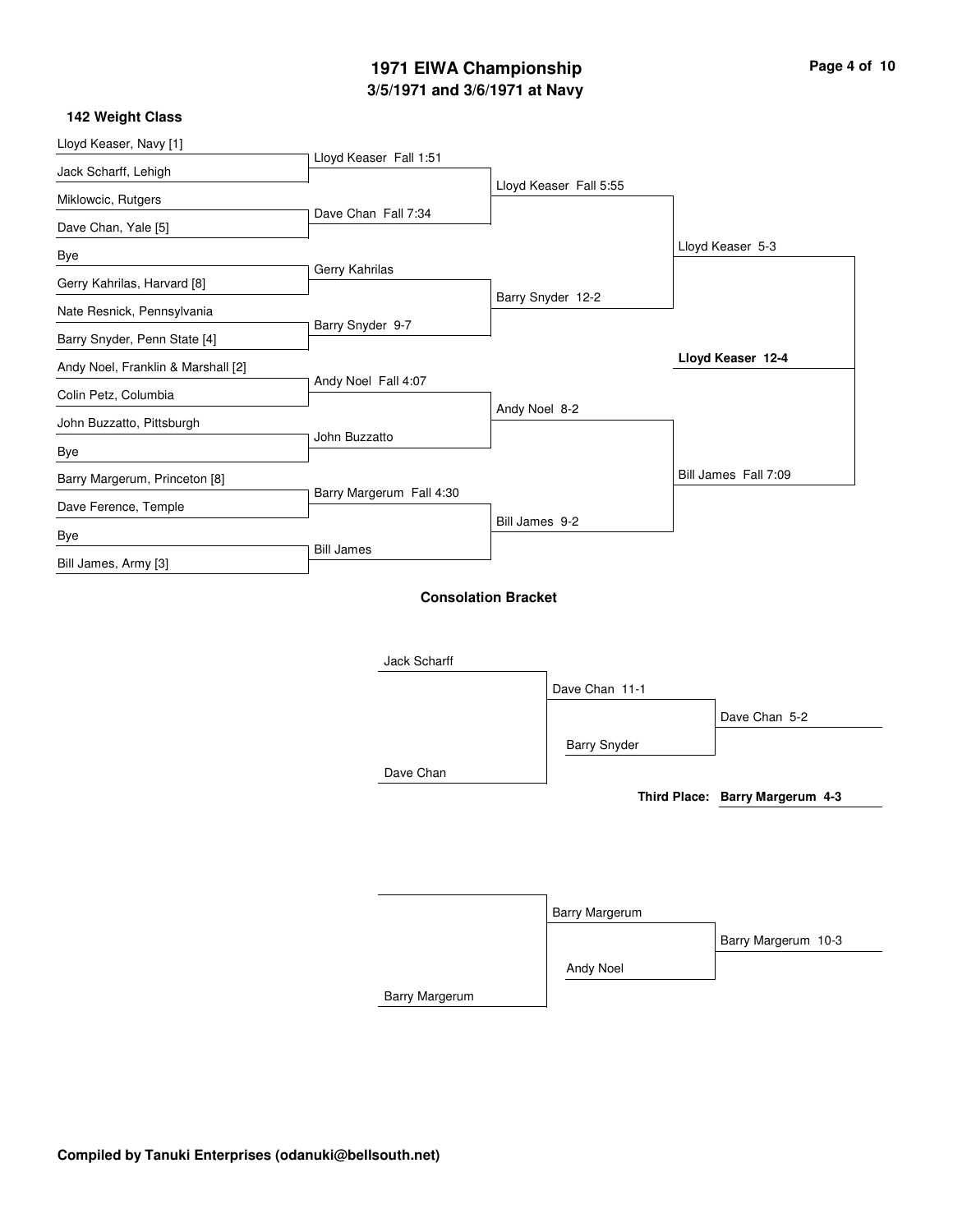### **3/5/1971 and 3/6/1971 at Navy 1971 EIWA Championship Page 5 of 10**

| Don Stone, Penn State [1]   |                            |               |                      |                                 |
|-----------------------------|----------------------------|---------------|----------------------|---------------------------------|
| Mike Piccioni, Temple       | Don Stone 9-3              |               |                      |                                 |
| Bob Grosse, Princeton       |                            | Don Stone 6-4 |                      |                                 |
| Pat Coleman, Harvard [5]    | Pat Coleman 13-5           |               |                      |                                 |
| Bye                         |                            |               |                      | Don Stone 4-1                   |
| Bill Webb, Army             | <b>Bill Webb</b>           |               |                      |                                 |
| Silber, Rutgers             |                            | Bill Webb 7-4 |                      |                                 |
| Chris Legg, Yale [4]        | Chris Legg Fall 3:03       |               |                      |                                 |
| Herb Campbell, Lehigh [2]   |                            |               |                      | Don Stone 8-2                   |
| Jim Tate, Pittsburgh        | Herb Campbell Fall 4:20    |               |                      |                                 |
| Bye                         |                            |               | Herb Campbell 12-4   |                                 |
| Bob O'Neill, Columbia [6]   | Bob O'Neill                |               |                      |                                 |
|                             |                            |               |                      | Rich Koenig 5-5, 2-2 SRD        |
| Rich Koenig, Colgate [8]    | Rich Koenig 14-6           |               |                      |                                 |
| Bell, Franklin & Marshall   |                            |               | Rich Koenig 6-6, 4-2 |                                 |
| Bill Lawrence, Pennsylvania | Ross Chaffin 17-5          |               |                      |                                 |
| Ross Chaffin, Navy [3]      |                            |               |                      |                                 |
|                             | <b>Consolation Bracket</b> |               |                      |                                 |
|                             |                            |               |                      |                                 |
|                             | Mike Piccioni              |               |                      |                                 |
|                             |                            |               | Pat Coleman 15-3     |                                 |
|                             |                            |               |                      | Pat Coleman 8-0                 |
|                             |                            |               |                      |                                 |
|                             |                            |               | <b>Bill Webb</b>     |                                 |
|                             | Pat Coleman                |               |                      |                                 |
|                             |                            |               |                      | Third Place: Herb Campbell 10-6 |

| Bell         |                  |                    |
|--------------|------------------|--------------------|
|              | Ross Chaffin 6-4 |                    |
|              |                  | Herb Campbell 10-6 |
|              | Herb Campbell    |                    |
| Ross Chaffin |                  |                    |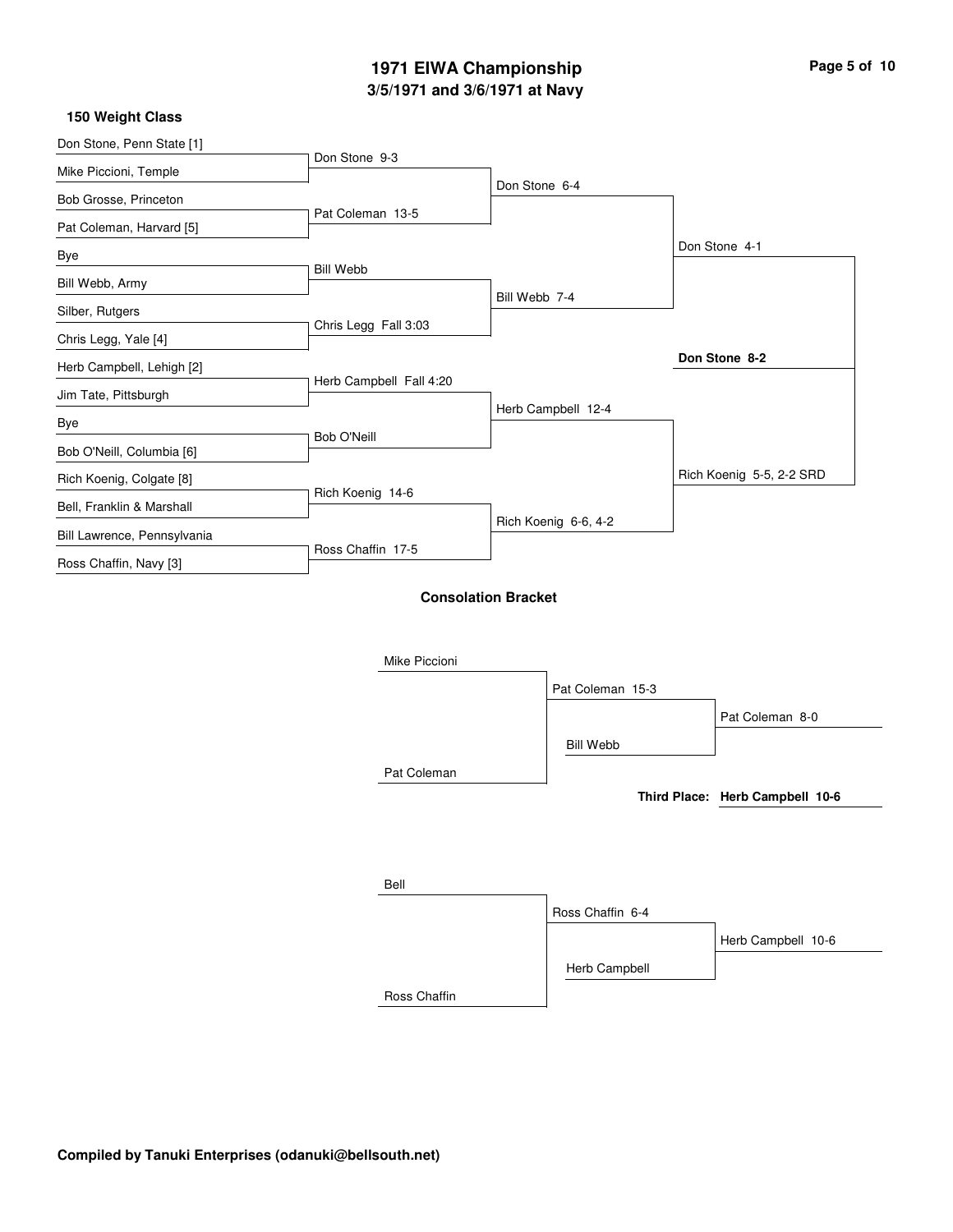### **3/5/1971 and 3/6/1971 at Navy 1971 EIWA Championship Page 6 of 10**

#### **158 Weight Class**

| Clyde Frantz, Penn State [1]         |                        |                            |                       |                                |
|--------------------------------------|------------------------|----------------------------|-----------------------|--------------------------------|
| Bob Baxter, Princeton                | Clyde Frantz Fall 3:47 |                            |                       |                                |
| Tom Akey, Colgate                    |                        | Clyde Frantz 8-1           |                       |                                |
| Rich Bacastow, Lehigh [5]            | Rich Bacastow 11-3     |                            |                       |                                |
| Terry Bowen, Franklin & Marshall [7] |                        |                            |                       | Clyde Frantz Fall 2:24         |
| Bye                                  | <b>Terry Bowen</b>     |                            |                       |                                |
| Leder, Rutgers                       |                        |                            | Alan Gaby Fall 6:54   |                                |
| Alan Gaby, Yale [4]                  | Alan Gaby Fall 3:52    |                            |                       |                                |
| Mark Faller, Harvard [2]             |                        |                            |                       | Clyde Frantz 6-2               |
| Bye                                  | Mark Faller            |                            |                       |                                |
| Bye                                  |                        | Jim Fleming 4-2            |                       |                                |
| Jim Fleming, Pittsburgh [6]          | Jim Fleming            |                            |                       |                                |
| Bob Powers, Army [8]                 |                        |                            |                       | John Sattler 7-6               |
| Greg Tedesco, Temple                 | Bob Powers 10-3        |                            |                       |                                |
| Bob Pruznick, Columbia               |                        | John Sattler 7-4           |                       |                                |
| John Sattler, Navy [3]               | John Sattler Fall 4:35 |                            |                       |                                |
|                                      |                        | <b>Consolation Bracket</b> |                       |                                |
|                                      |                        |                            |                       |                                |
|                                      |                        |                            |                       |                                |
|                                      | <b>Bob Baxter</b>      |                            |                       |                                |
|                                      |                        |                            | Rich Bacastow Med FFT |                                |
|                                      |                        |                            |                       | Rich Bacastow 6-5              |
|                                      |                        |                            | Alan Gaby             |                                |
|                                      | <b>Rich Bacastow</b>   |                            |                       |                                |
|                                      |                        |                            |                       | Third Place: Rich Bacastow 7-4 |
|                                      |                        |                            |                       |                                |
|                                      |                        |                            |                       |                                |
|                                      | <b>Bob Pruznick</b>    |                            |                       |                                |
|                                      |                        |                            | Bob Powers 7-1        |                                |

Bob Powers

Jim Fleming

Jim Fleming 8-0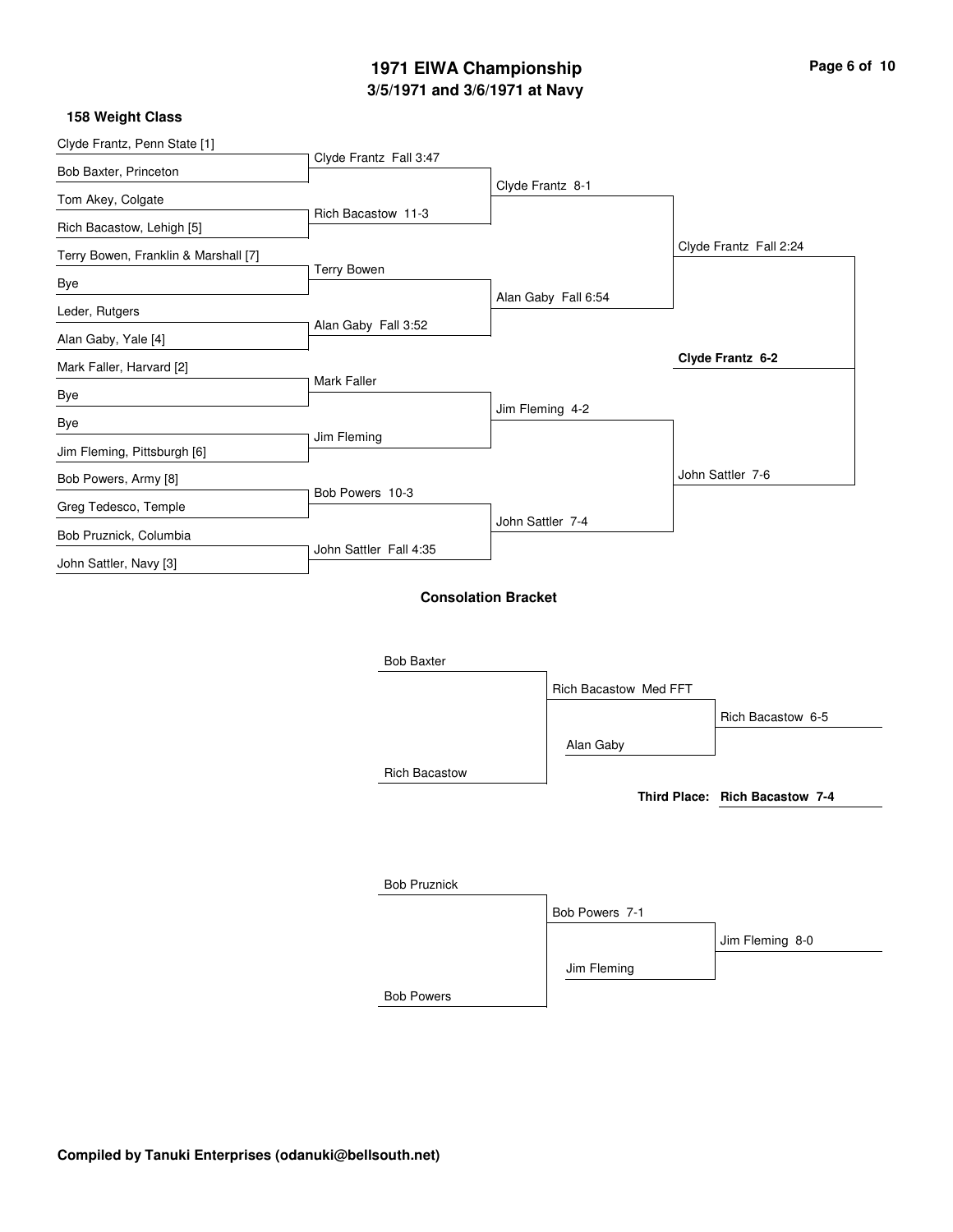# **3/5/1971 and 3/6/1971 at Navy 1971 EIWA Championship Page 7 of 10**

 $\overline{\phantom{0}}$ 

| Andy Matter, Penn State [1]       | Andy Matter 13-3     |                            |                           |
|-----------------------------------|----------------------|----------------------------|---------------------------|
| Collin Mangrum, Harvard           |                      | Andy Matter 7-2            |                           |
| George Lattimore, Colgate         |                      |                            |                           |
| Jeff Spendelow, Yale [5]          | Jeff Spendelow 7-1   |                            |                           |
| Dan Brandenburg, Rutgers [7]      |                      |                            | Andy Matter 20-8          |
| Bye                               | Dan Brandenburg      |                            |                           |
| Gil Serota, Princeton             |                      | Bob Kuhn 15-5              |                           |
| Bob Kuhn, Pittsburgh [4]          | Bob Kuhn Fall 4:14   |                            |                           |
| Walt Strosser, Temple [2]         |                      |                            | Andy Matter 5-3           |
| Steve Wall, Pennsylvania          | Walt Strosser 7-0    |                            |                           |
| Jim Jackson, Navy                 |                      | Walt Strosser 6-3          |                           |
| Bob Sacavage, Columbia [6]        | Jim Jackson 5-4      |                            |                           |
| Mark Grunseth, Army [8]           |                      |                            | Steve Shields 9-2         |
| Rick Adelaar, Franklin & Marshall | Mark Grunseth 10-4   |                            |                           |
| Bye                               |                      | Steve Shields 7-0          |                           |
| Steve Shields, Lehigh [3]         | <b>Steve Shields</b> |                            |                           |
|                                   | Collin Mangrum       | <b>Consolation Bracket</b> |                           |
|                                   |                      | Jeff Spendelow             |                           |
|                                   |                      |                            | Bob Kuhn 6-5              |
|                                   |                      | Bob Kuhn                   |                           |
|                                   | Jeff Spendelow       |                            |                           |
|                                   |                      |                            | Third Place: Bob Kuhn 6-2 |
|                                   |                      |                            |                           |
|                                   |                      |                            |                           |
|                                   |                      |                            |                           |
|                                   |                      | Mark Grunseth              |                           |
|                                   |                      |                            | Mark Grunseth 3-2         |
|                                   |                      | <b>Walt Strosser</b>       |                           |
|                                   | Mark Grunseth        |                            |                           |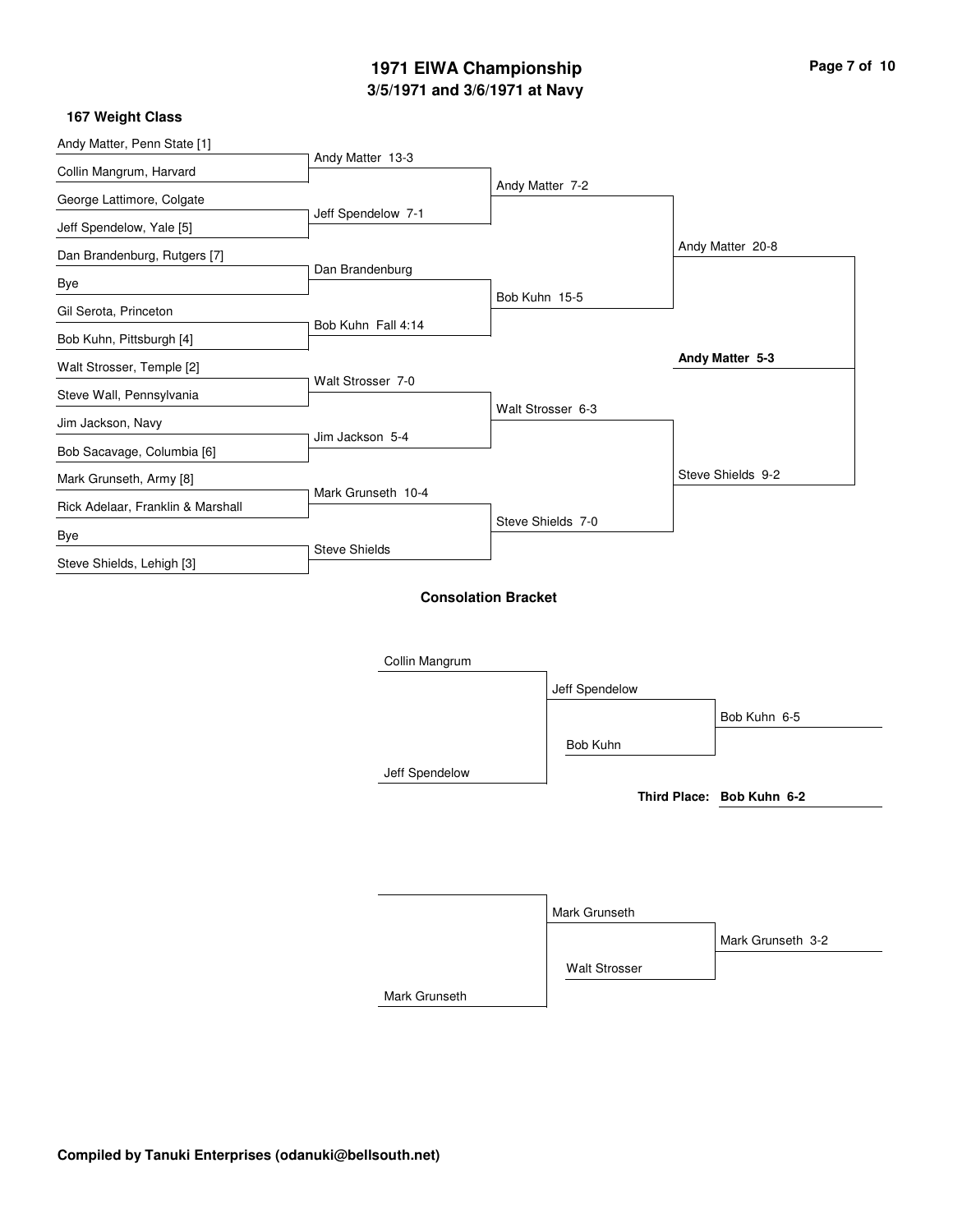# **3/5/1971 and 3/6/1971 at Navy 1971 EIWA Championship Page 8 of 10**

| Scott Christie, Lehigh [1]              | Scott Christie Fall 4:22                 |               |                       |  |                              |
|-----------------------------------------|------------------------------------------|---------------|-----------------------|--|------------------------------|
| Don Ingham, Pennsylvania                |                                          |               | Scott Christie 12-1   |  |                              |
| Bye                                     |                                          |               |                       |  |                              |
| Ray Ritacco, Army [5]                   | Ray Ritacco                              |               |                       |  |                              |
| Jim Caramanna, Pittsburgh [7]           |                                          |               |                       |  | Scott Christie 14-7          |
| Bye                                     | Jim Caramanna                            |               |                       |  |                              |
| John Bartges, Princeton                 |                                          |               | Ritchie Starr 13-7    |  |                              |
| Ritchie Starr, Harvard [4]              | Ritchie Starr 5-3                        |               |                       |  |                              |
| John Stevenson, Franklin & Marshall [2] |                                          |               |                       |  | Scott Christie 3-1           |
| Bill Reinstadler, Rutgers               | John Stevenson 9-1                       |               |                       |  |                              |
| Bob Paladino, Temple                    |                                          |               | John Stevenson 9-1    |  |                              |
| Jim Childerston, Yale [6]               | Bob Paladino 8-5                         |               |                       |  |                              |
| Dan Newhard, Penn State [8]             |                                          |               |                       |  | Tom Jones 3-0                |
| Lewis Fischbein, Columbia               | Dan Newhard Fall 7:06                    |               |                       |  |                              |
| Bye                                     |                                          | Tom Jones 4-1 |                       |  |                              |
| Tom Jones, Navy [3]                     | Tom Jones                                |               |                       |  |                              |
|                                         | <b>Consolation Bracket</b><br>Don Ingham |               |                       |  |                              |
|                                         |                                          |               | Ray Ritacco Fall 2:59 |  |                              |
|                                         |                                          |               |                       |  | Ray Ritacco 7-3              |
|                                         |                                          |               | <b>Ritchie Starr</b>  |  |                              |
|                                         | Ray Ritacco                              |               |                       |  |                              |
|                                         |                                          |               |                       |  | Third Place: Ray Ritacco 3-2 |
|                                         |                                          |               |                       |  |                              |
|                                         |                                          |               |                       |  |                              |
|                                         |                                          |               |                       |  |                              |
|                                         |                                          |               | Dan Newhard           |  |                              |
|                                         |                                          |               |                       |  | John Stevenson 9-2           |
|                                         |                                          |               | John Stevenson        |  |                              |
|                                         | Dan Newhard                              |               |                       |  |                              |
|                                         |                                          |               |                       |  |                              |
|                                         |                                          |               |                       |  |                              |

i.

L,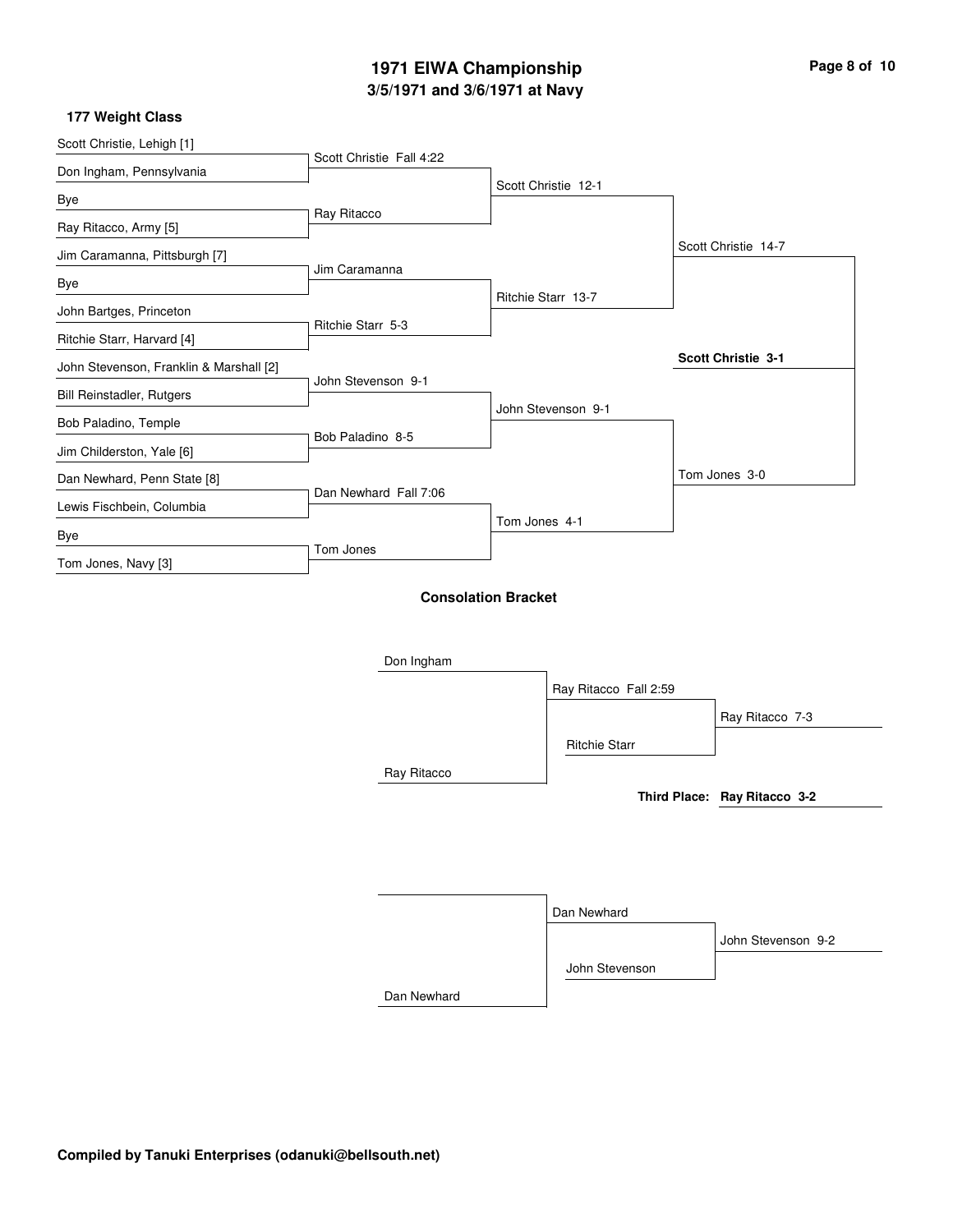### **3/5/1971 and 3/6/1971 at Navy 1971 EIWA Championship Page 9 of 10**

٠

#### **190 Weight Class**

| Emil Deliere, Princeton [1]      | Emil Deliere 12-0          |                            |                                |
|----------------------------------|----------------------------|----------------------------|--------------------------------|
| Hudson, Pittsburgh               |                            | Tom Hutchinson DFT 5:36    |                                |
| Kurt Wenzel, Franklin & Marshall | Tom Hutchinson Fall 5:02   |                            |                                |
| Tom Hutchinson, Lehigh [5]       |                            |                            |                                |
| Bill Elliott, Yale [7]           |                            |                            | Tom Hutchinson Fall 4:30       |
| Bye                              | <b>Bill Elliott</b>        |                            |                                |
| Bill Schmitt, Temple             |                            | Bill Elliott 3-3, 2-1      |                                |
| Dave Scanlon, Harvard [4]        | Dave Scanlon 8-4           |                            |                                |
| Jim Giambastiani, Navy [2]       |                            |                            | Tom Hutchinson 7-3             |
| Jorge Gleser, Columbia           | Jim Giambastiani Fall 4:16 |                            |                                |
| Ernie Natke, Colgate             |                            | Jim Giambastiani Fall 4:25 |                                |
| Bye                              | <b>Ernie Natke</b>         |                            |                                |
| Sal Federico, Army [8]           |                            |                            | Jim Crowther 10-4              |
| Art DeMarzo, Rutgers             | Sal Federico Fall 3:04     |                            |                                |
| Bye                              |                            | Jim Crowther 7-3           |                                |
| Jim Crowther, Penn State [3]     | Jim Crowther               |                            |                                |
|                                  | Kurt Wenzel                | <b>Consolation Bracket</b> |                                |
|                                  |                            | Kurt Wenzel Med FFT        |                                |
|                                  |                            |                            | Bill Elliott 6-3               |
|                                  |                            | <b>Bill Elliott</b>        |                                |
|                                  | <b>Emil Deliere</b>        |                            |                                |
|                                  |                            |                            | Third Place: Sal Federico 10-2 |
|                                  |                            |                            |                                |
|                                  |                            | Sal Federico               |                                |
|                                  |                            |                            | Sal Federico 12-6              |
|                                  |                            | Jim Giambastiani           |                                |

Sal Federico